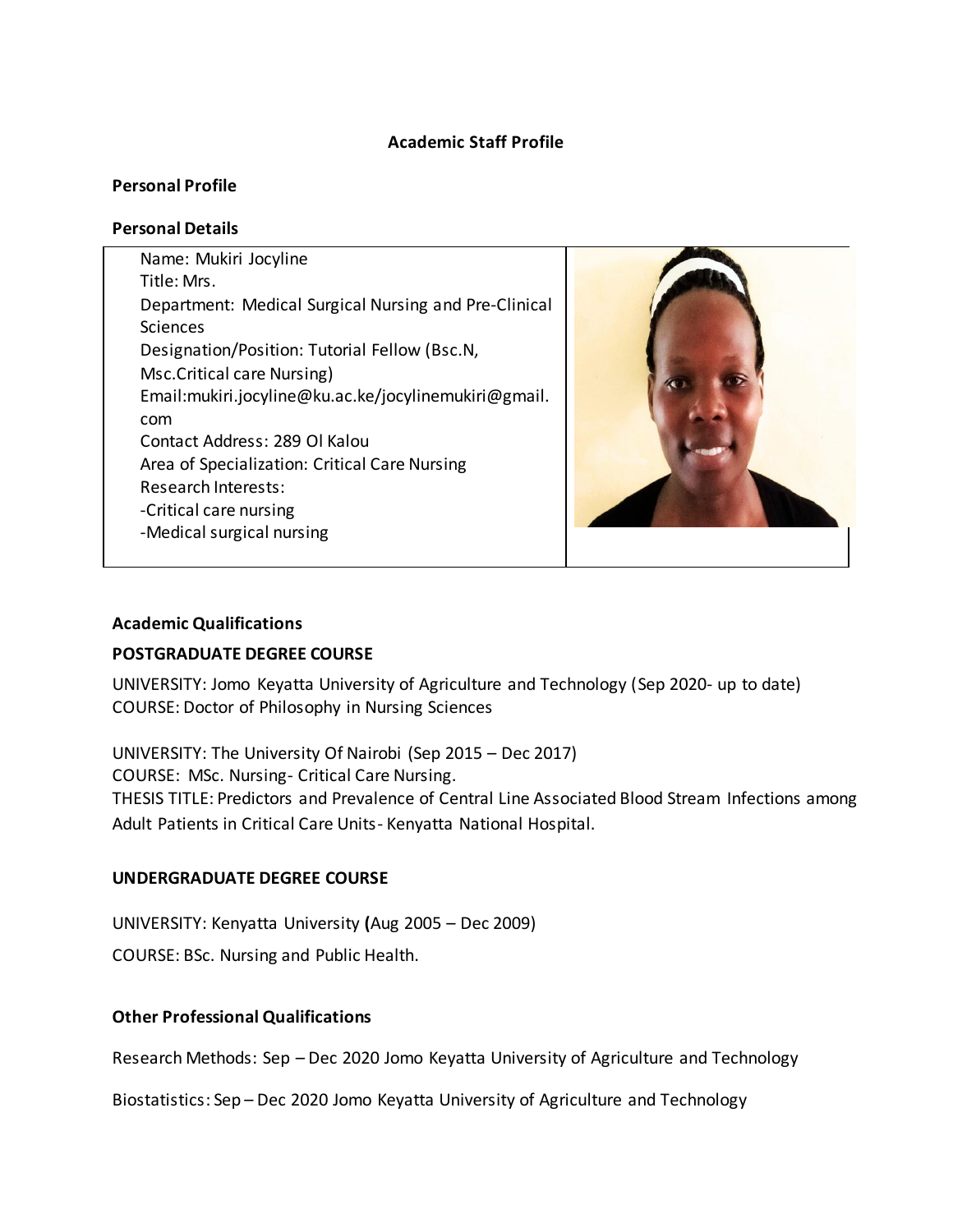Advanced Cardiovascular Life Support: Apr 2017 M.P Shah Hospital

Basic Life Support: Apr 2017 M.P Shah Hospital

Bioethics: Feb 2017 Partnership for Health Research Training in Kenya

### **Publications**

Mukiri, J., Inyama, H., & Maina, D.W. (2018). Predictors and prevalence of central line associated blood stream infections among adult patients in critical care units -Kenyatta National Hospital. *American Journal of Nursing Science, 7*(1), 1-13. <https://doi.org/10.11648/j.ajns.20180701.11>

### **Professional Membership**

Nursing Council of Kenya

## **Employment History**

### **1. Tutorial fellow - Kenyatta University Department of Medical Surgical Nursing and Pre-Clinical Sciences (May 15th 2020 up to date) Key Responsibilities**

- Classroom teaching: in critical care and emergency nursing, and medical surgical nursing
- Blended learning module development
- Clinical teaching and supervision of students
- Students assessment in the clinical areas
- Research supervision of students

## **2. Part time critical care nursing lecturer- Kenya Medical Training College Thika campus (Mar 2019 – Mar 2020)**

### **Key Responsibilities**

- Classroom teaching in critical care nursing
- Examinations administration.

## **3. Critical Care Clinical Nurse - M.P Shah Hospital (Apr 2018 to Apr 2020)**

### **Key Responsibilities**

- Orientation of new nurses and mentoring junior nursing staff and students.
- Ensuring all time cleanliness and orderliness of critical care units.
- Ensuring proper use and care of all medical equipment and devices reporting any malfunctioning to the biomedical engineers promptly.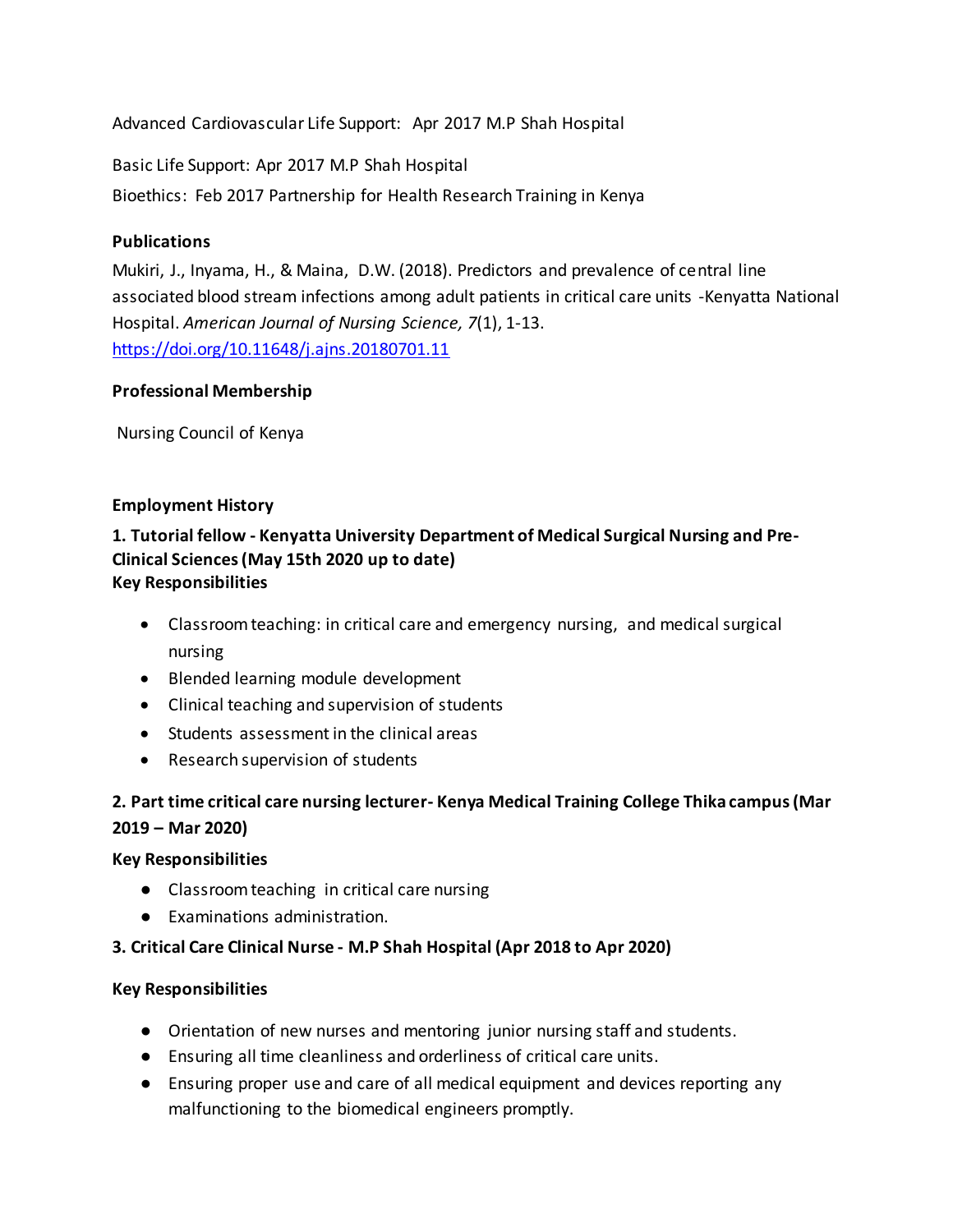- Ensuring availability of machinery, equipment and materials needed in the provision of critical care to patients admitted in critical care units.
- Participating in unit based nursing education, quality improvement projects, audits, spot checks, and skill checks.
- Participating in hospital nursing research projects and implementation of research recommendations to improve quality of care to patients.
- Admission, assessment and re-assessment of critically ill patients to identify their needs,

plan and deliver care based on these needs , monitor and evaluate effectiveness of interventions.

- Carrying out vigilant hemodynamic monitoring to include vital signs, neurological and fluid status; laboratory and radiological evaluations.
- Documentation of assessment data, investigation results, care given, discussions with the multidisciplinary team, family/patient interactions in an accurate, comprehensive and timely manner.
- Administration of prescribed therapeutic procedures and medications safely, monitoring patients responses and reporting adverse reactions promptly.
- Preparing for and assisting intensivists to perform specialized procedure such as intubation and extubation; tracheostomy fashioning; insertion of invasive lines and drains.
- Maintenance of adequate airway management to include suctioning, nebulization and oxygen therapy.
- Activation of emergency response team and actively participate in the resuscitation of pre-arrest and arrest patients.
- Providing health education to patients and family.
- Performing specialized procedures to patients such as hemodialysis, mechanical ventilation and electrocardiograms.
- Assisting in the cardiac catheterization laboratory as required.M

## **4. Medical Surgical Clinical Nurse - M.P Shah Hospital (Apr 2013- Apr 2018)**

## **Key Responsibilities**

- Fully responsible of a given shift in a nursing unit in absence of the senior nurses.
- Responsible for the efficient care of the patients through emphasis on nursing process.
- Ordering administration and documentation of medications prescribed to Patients.
- Maintaining cleanliness and orderliness in working environment to ensure safety and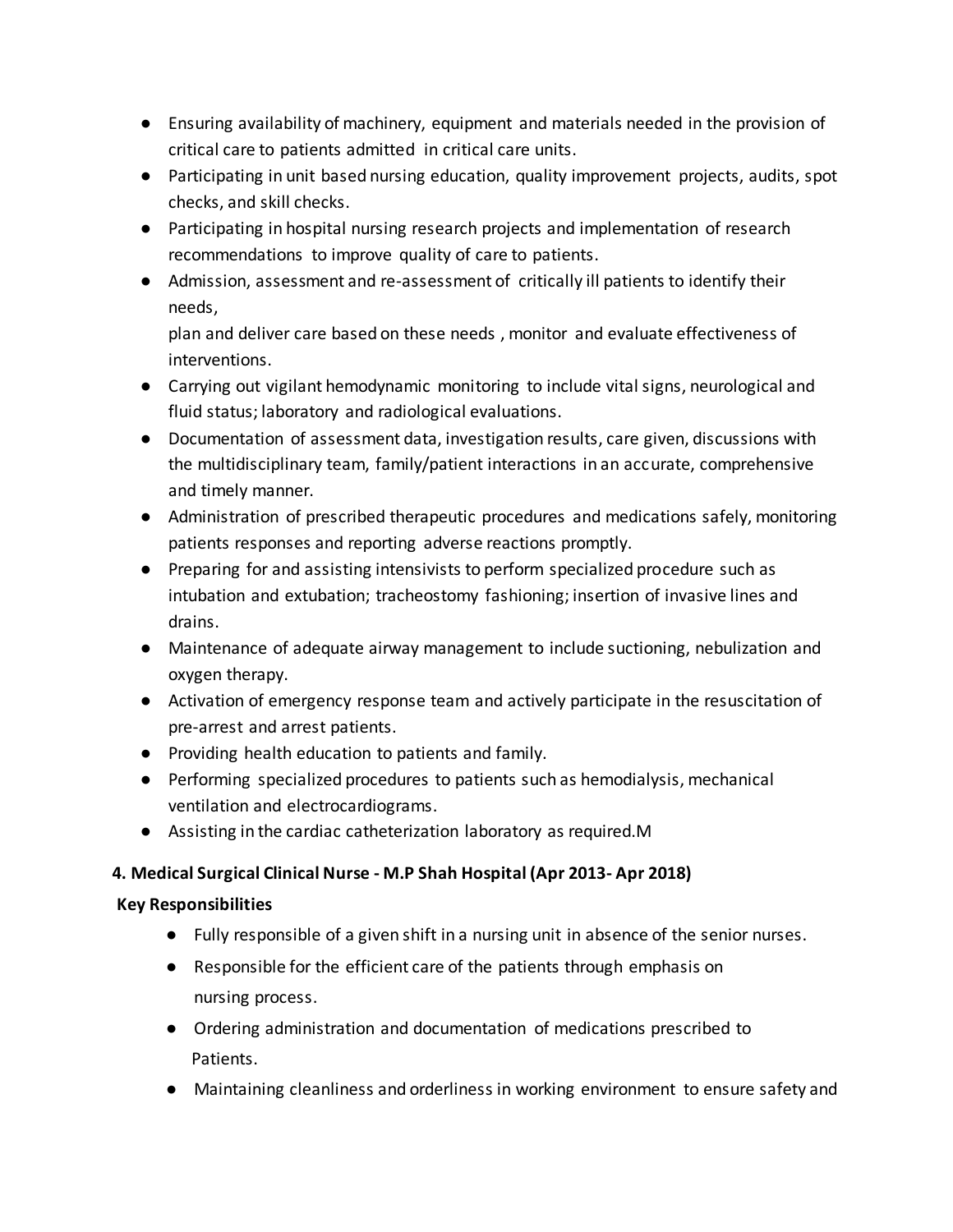quiet environment for patients.

- Giving moral support and health education to patients, their relatives and public.
- Preparing patients for various investigations including laboratory and radiological imaging.
- Collecting specimens including sputum, stool, urine and blood.
- Accountability for judicious and efficient use of resources.
- Disposal of wastes safely and adherence to infection control protocols.

# **5. Medical Surgical Clinical Nurse - Aga Khan Hospital: Kisumu (Jul 2012- Apr 2013) Key Responsibilities**

- Fully responsible of a given shift in a nursing unit in absence of the senior nurses.
- Utilization of Electronic Hospital Management Information System (E-HMIS) in delivery of patient care.
- Responsible for the efficient care of the patients through emphasis on nursing process.
- Participate in Doctors rounds and discuss patient's conditions or concerns and ensure prompt changes made by doctors.
- Establish and maintain a safe and quiet environment for patients.
- Participate in safe custody and correct administration of medicines.
- Participate in teaching sessions, conferences and case studies presentation for staff development.
- Plan, organize and allocate duties to staff available, noting attendance and punctuality.
- Exercise economic use of supplies and equipment's and availability in a given shift.

### **6. Clinical Nurse - St. Luke's Medical Centre- Kisumu (Mar 2011- Jun 2012)**

### **Key Responsibilities**

- Hospital coverage in the absence of senior nursing manager.
- Assessment, identification of patient's needs, planning and implementation of quality nursing care to patients.
- Ordering administration and documentation of medications prescribed to patients.
- Conducting labor ward procedures including delivery.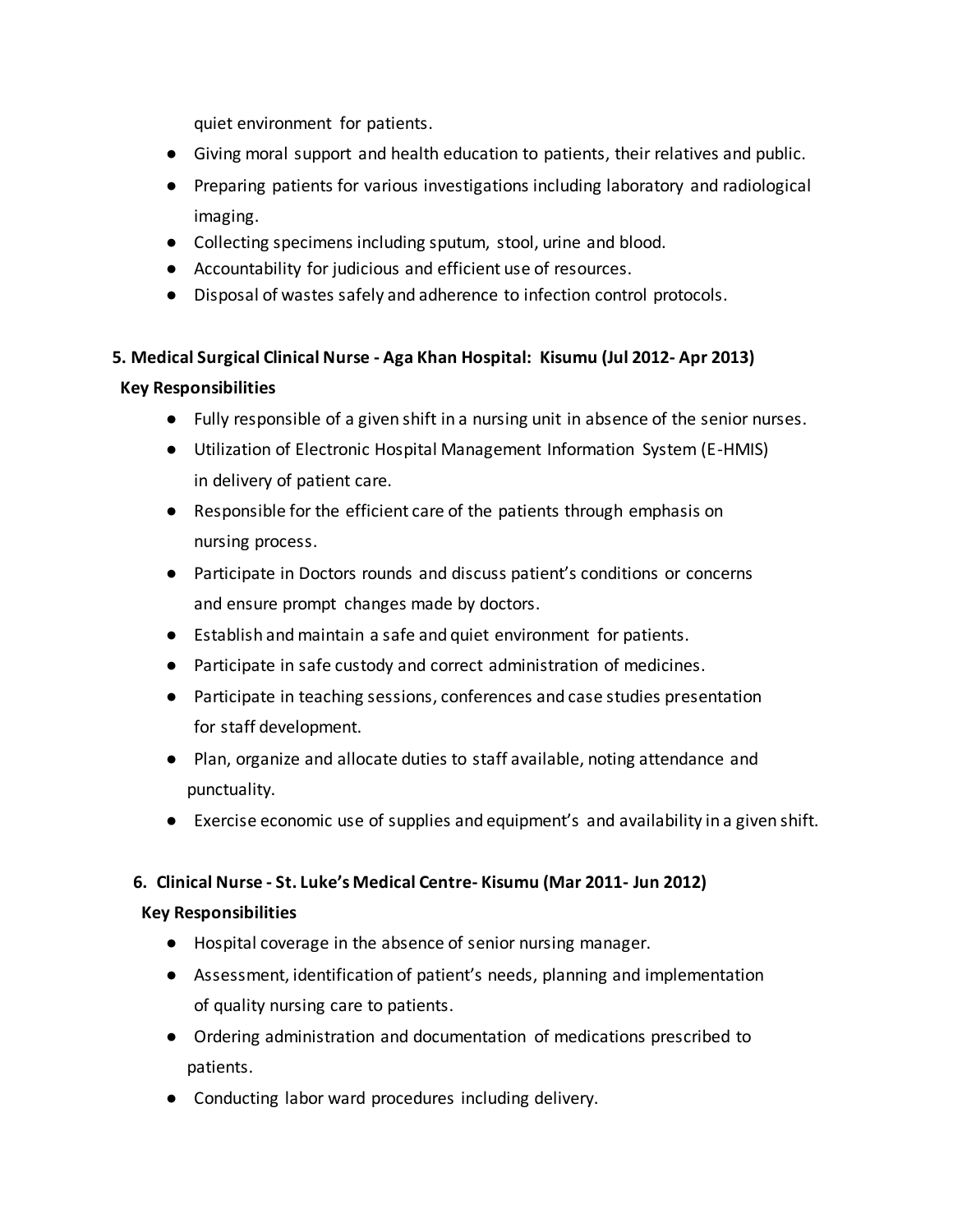- Maintaining cleanliness and orderliness in working environment.
- Giving moral support and health education to patients, their relatives and public.
- Participating in compiling weekly and monthly reports including disease surveillance report.
- Ensuring availability of supplies and equipment in wards and hospital in General and that all hospital equipment's and instruments are in good working condition.
- Proper documentation of procedures undergone by patients.
- Escorting patients for medical services in other service delivery points.
- Timely and good communication of progress made by patients undergoing specific management.

# **7. Internship Clinical Practice - Nyeri Provincial General Hospital (Feb 2010-Feb 2011) Key Responsibilities**

- Management of patients in various hospital units, including managing the outpatient department ,admission of patients, general nursing care, close monitoring and management of patients undergoing different procedures.
- Participation in ward management.
- Appropriate deployment of staff according to qualification, experience and workload.
- Ensuring availability and maintenance of appropriate supplies and equipment to include budgeting/procurement, inventory and handing over.
- Providing services rendered at the health Centre to include outreach services, prenatal, Postnatal, family planning, curative and home visiting.

#### **Referees**

Ms. Hannah Inyama Lecturer Nursing Department TEL: 0723065246 The University of Nairobi